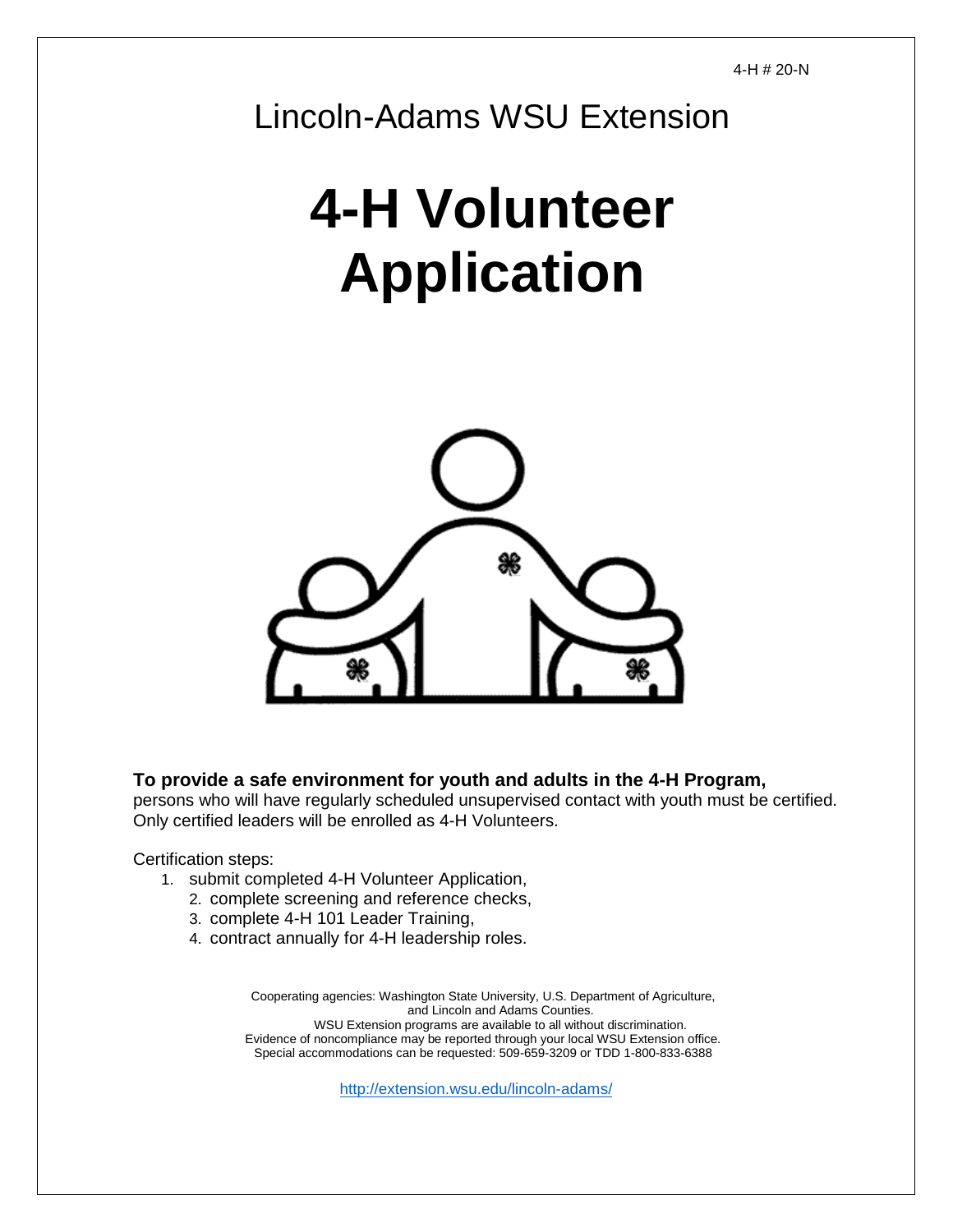|                                                                               | <b>Return to:</b> WSU Extension, 205 W Main Ave., Ritzville, WA 99169<br>659-3209                                                                                                                                             |  |  |  |  |  |
|-------------------------------------------------------------------------------|-------------------------------------------------------------------------------------------------------------------------------------------------------------------------------------------------------------------------------|--|--|--|--|--|
|                                                                               |                                                                                                                                                                                                                               |  |  |  |  |  |
|                                                                               | State State                                                                                                                                                                                                                   |  |  |  |  |  |
|                                                                               | $Zip+4$                                                                                                                                                                                                                       |  |  |  |  |  |
|                                                                               |                                                                                                                                                                                                                               |  |  |  |  |  |
|                                                                               |                                                                                                                                                                                                                               |  |  |  |  |  |
|                                                                               |                                                                                                                                                                                                                               |  |  |  |  |  |
|                                                                               | the control of the control of the control of the control of the control of the control of the control of the control of the control of the control of the control of the control of the control of the control of the control |  |  |  |  |  |
| <b>OPTIONAL</b>                                                               |                                                                                                                                                                                                                               |  |  |  |  |  |
|                                                                               |                                                                                                                                                                                                                               |  |  |  |  |  |
|                                                                               | I understand the purpose of a 4-H volunteer is to team with adults alongside any and all youth to build positive                                                                                                              |  |  |  |  |  |
| life skills. I wish to be affiliated with: _____________                      | Name(s) of 4-H Clubs, Programs or Subject Matter Areas                                                                                                                                                                        |  |  |  |  |  |
| I am motivated to be a 4-H volunteer by the following: (check all that apply) |                                                                                                                                                                                                                               |  |  |  |  |  |
| $\Box$ to help my child in 4-H                                                | $\Box$ to motivate or mentor kids<br>$\Box$ opportunity to have fun with kids                                                                                                                                                 |  |  |  |  |  |
|                                                                               | $\square$ improve my job skills $\square$ sense of duty $\square$ there is a need, could not refuse                                                                                                                           |  |  |  |  |  |
| $\Box$ be part of the world recognize 4-H Program                             | $\Box$ hope it will lead to a paying job                                                                                                                                                                                      |  |  |  |  |  |
| □ to work with other adults providing positive activities for youth           |                                                                                                                                                                                                                               |  |  |  |  |  |
|                                                                               |                                                                                                                                                                                                                               |  |  |  |  |  |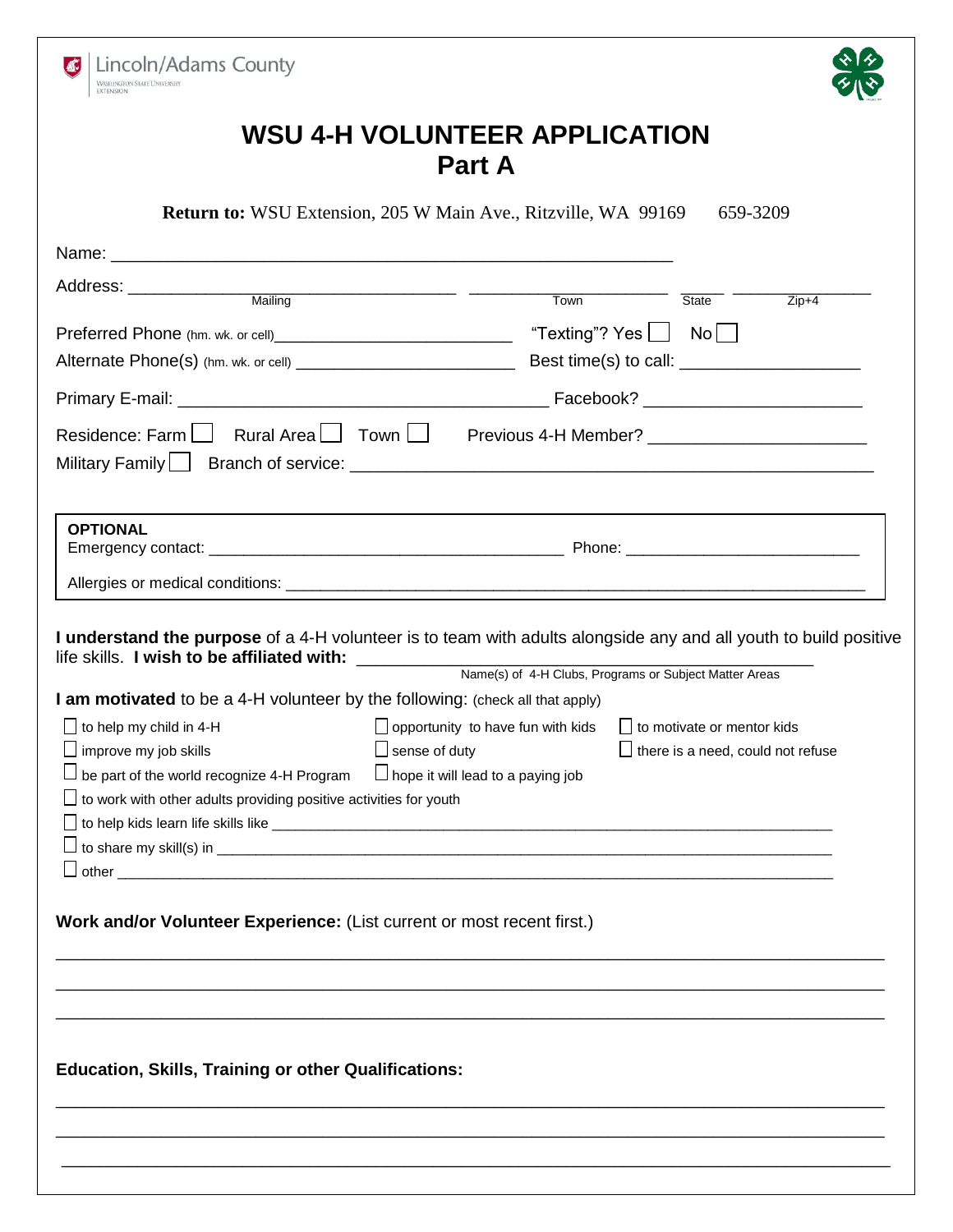| Lincoln/Adams County<br><b>WASHINGTON STATE UNIVERSITY</b><br><b>EXTENSION</b>                                                                                                                                          |               |                                                          |  |  |  |  |  |
|-------------------------------------------------------------------------------------------------------------------------------------------------------------------------------------------------------------------------|---------------|----------------------------------------------------------|--|--|--|--|--|
| <b>WASHINGTON STATE UNIVERSITY EXTENSION</b><br><b>VOLUNTEER APPLICATION FORM</b><br><b>PART B</b>                                                                                                                      |               |                                                          |  |  |  |  |  |
| The information on Part B is to be completed by ALL <i>potential</i> volunteers and those returning after a break in service.<br>It is for screening purposes only and is protected by the "Rights to Privacy Act."     |               |                                                          |  |  |  |  |  |
| Legal Name: _________<br><b>First</b>                                                                                                                                                                                   | <b>Middle</b> | Last                                                     |  |  |  |  |  |
|                                                                                                                                                                                                                         |               |                                                          |  |  |  |  |  |
| <b>Preferred Name</b><br>Date of Birth: <u>(MM/DD/YYYY)</u>                                                                                                                                                             |               | Maiden/Former Name (s)<br>Valid Driver's License: Yes No |  |  |  |  |  |
| <b>BACKGROUND DISCLOSURE</b>                                                                                                                                                                                            |               |                                                          |  |  |  |  |  |
| 2. Convicted of crimes relating to financial exploitation.                                                                                                                                                              |               |                                                          |  |  |  |  |  |
| 3. Convicted of crimes related to drugs as defined in RCW 43.43.830.<br>ANSWER _________________ IF YES, EXPLAIN BELOW:                                                                                                 |               |                                                          |  |  |  |  |  |
| 4. Found in any dependency action under RCW 13.34.040 to have sexually assaulted or exploited any minor or to<br>have physically abused any minor.<br>ANSWER __________________ IF YES, EXPLAIN BELOW:                  |               |                                                          |  |  |  |  |  |
| 5. Found by a court in a domestic relations proceeding under Title 26 RCW to have sexually abused or exploited<br>any minor or to have physically abused any minor.<br>ANSWER __________________ IF YES, EXPLAIN BELOW: |               |                                                          |  |  |  |  |  |
| Continued on next page                                                                                                                                                                                                  |               |                                                          |  |  |  |  |  |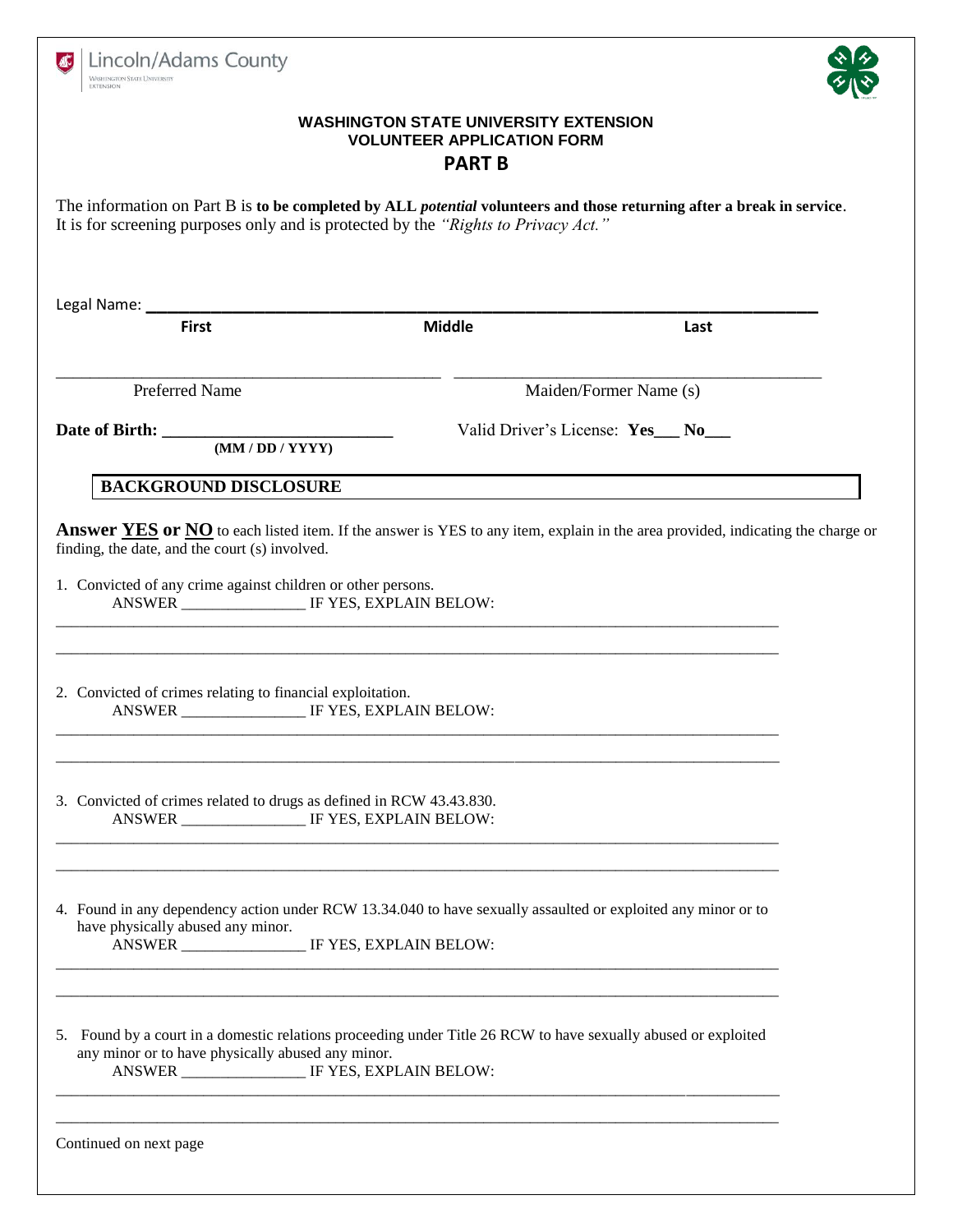| vulnerable adult.                                                                                                                 | 7. Found by a court in a protection proceeding under chapter 74.34 RCW, to have abused or financially exploited a<br>ANSWER _____________________ IF YES, EXPLAIN BELOW:                                                              |        |                  |                                          |       |
|-----------------------------------------------------------------------------------------------------------------------------------|---------------------------------------------------------------------------------------------------------------------------------------------------------------------------------------------------------------------------------------|--------|------------------|------------------------------------------|-------|
|                                                                                                                                   |                                                                                                                                                                                                                                       |        |                  |                                          |       |
|                                                                                                                                   | Please note: A criminal record will be considered as it relates to specifics of the volunteer position for which you are applying. A<br>criminal record may exclude you from volunteer roles, depending on the nature of the offense. |        |                  |                                          |       |
| PERSONAL REFERENCES                                                                                                               |                                                                                                                                                                                                                                       |        |                  |                                          |       |
|                                                                                                                                   | References: List NON-family members who have knowledge of your skills, abilities, and qualifications. Individuals should have                                                                                                         |        |                  |                                          |       |
|                                                                                                                                   | complete addresses and phone numbers & if possible, email.                                                                                                                                                                            |        |                  |                                          |       |
| worked with you on projects and activities and/or have direct experience with or knowledge of your qualifications. Please provide |                                                                                                                                                                                                                                       |        |                  | i.e. friend, co-worker, supervisor, etc. |       |
|                                                                                                                                   | Home Phone: Work Phone: Email: Email: Email: Email: Email: Email: Email: Email: Email: Email: Email: Email: Email: Email: Email: Email: Email: Email: Email: Email: Email: Email: Email: Email: Email: Email: Email: Email: Em        |        |                  |                                          |       |
|                                                                                                                                   |                                                                                                                                                                                                                                       |        |                  |                                          |       |
| (Mailing)                                                                                                                         |                                                                                                                                                                                                                                       | (City) |                  | (State)                                  | (Zip) |
|                                                                                                                                   |                                                                                                                                                                                                                                       |        |                  |                                          |       |
|                                                                                                                                   |                                                                                                                                                                                                                                       |        |                  |                                          |       |
| Address:                                                                                                                          |                                                                                                                                                                                                                                       |        |                  |                                          |       |
| (Mailing)                                                                                                                         |                                                                                                                                                                                                                                       | (City) |                  | (State)                                  | (Zip) |
| Name:                                                                                                                             |                                                                                                                                                                                                                                       |        | Relationship: __ | i.e. friend, co-worker, supervisor, etc. |       |
|                                                                                                                                   |                                                                                                                                                                                                                                       |        |                  |                                          |       |
| Address:                                                                                                                          |                                                                                                                                                                                                                                       |        |                  |                                          |       |

*pleasure of the Washington State University Extension and agree to abide by the policies of Washington State University Extension and the 4-H Program. I will fulfill the volunteer responsibilities to the best of my ability. I understand that should my application be accepted, training will be required for certification and official enrollment as a WSU 4-H Volunteer. I accept that I may be asked to submit to additional background checks periodically throughout my 4-H volunteer career.*

*Applicant Signature: \_\_\_\_\_\_\_\_\_\_\_\_\_\_\_\_\_\_\_\_\_\_\_\_\_\_\_\_\_\_\_\_\_\_\_\_\_\_\_\_\_\_\_ Date: \_\_\_\_\_\_\_\_\_\_\_\_\_\_\_\_\_\_\_*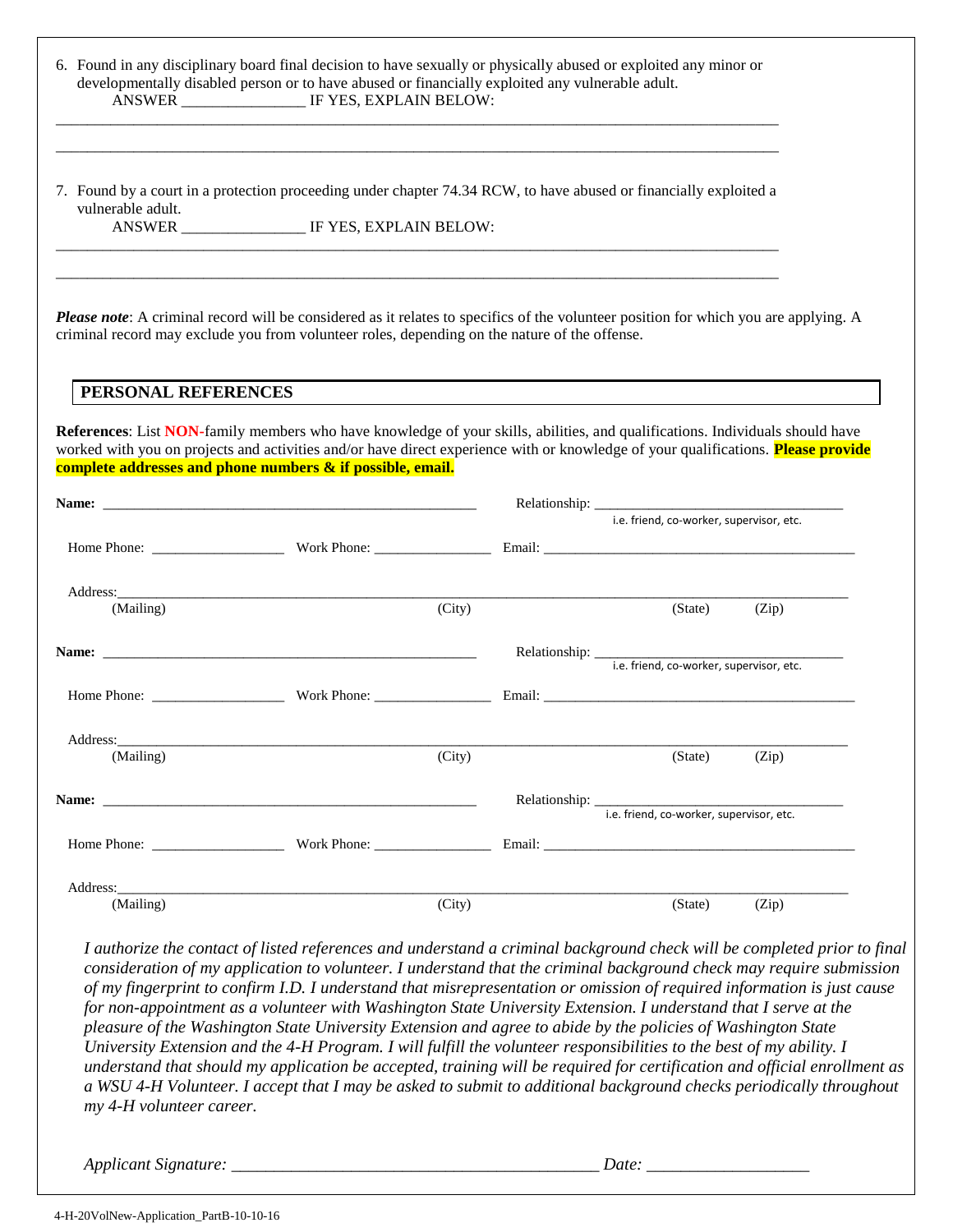



## **WSU NEW 4-H VOLUNTEER AGREEMENT**

Lincoln and Adams Area

**Part C**

Name: \_\_\_\_\_\_\_\_\_\_\_\_\_\_\_\_\_\_\_\_\_\_\_\_\_\_\_\_\_\_\_\_\_\_\_\_\_\_\_\_\_\_\_\_\_\_\_\_\_\_\_\_\_

|  | GENERAL/ORGANIZATIONAL (Head) LEADER -<br>4-H Volunteer who assumes primary responsibility<br>for a 4-H club, Family group, or program: process<br>paperwork, lead adults and/or teen leaders in setting goals,<br>organize general activities, and plan curriculum for<br>youth. He/she attends and promotes appropriate leader<br>meetings & training, and stays current with 4-H policies.<br>4-H 101 Volunteer Training and certification required.* | Description of potential NEW club, group, or program<br>And/or<br>Name(s) of existing club(s), group(s), or program(s) |                      |  |
|--|----------------------------------------------------------------------------------------------------------------------------------------------------------------------------------------------------------------------------------------------------------------------------------------------------------------------------------------------------------------------------------------------------------------------------------------------------------|------------------------------------------------------------------------------------------------------------------------|----------------------|--|
|  | <b>PROJECT LEADER</b> - 4-H Volunteer who leads a<br>specific project or subject within a club, group or program.<br>He/she assists youth in setting goals; teaches or facilitates<br>opportunities for specific skill development; attends<br>appropriate leader training and meetings; and stays current<br>with 4-H policies. 4-H 101 Volunteer Training and                                                                                          | Name of Club/Group<br>Projects/Subject areas                                                                           | Name of Group Leader |  |
|  | certification required.*                                                                                                                                                                                                                                                                                                                                                                                                                                 | Name of Club/Group                                                                                                     | Name of Group Leader |  |
|  | Volunteers can be leaders in multiple projects.                                                                                                                                                                                                                                                                                                                                                                                                          | Projects/Subject areas                                                                                                 |                      |  |
|  | <b>ACTIVITY LEADER</b> $-$ A 4-H Volunteer who conducts<br>specific activities or assists other leaders with teaching or<br>managing specific activities within a 4-H club, group or<br>program.<br>4-H 101 Volunteer Training and certification required.*                                                                                                                                                                                              | Name of Club/Group<br>Activities, programs or events                                                                   | Name of Group Leader |  |
|  | Volunteers can lead/assist with multiple activities.                                                                                                                                                                                                                                                                                                                                                                                                     | Name of Club/Group                                                                                                     | Name of Group Leader |  |
|  |                                                                                                                                                                                                                                                                                                                                                                                                                                                          | Activities, programs or events                                                                                         |                      |  |
|  | <b>RESOURCE LEADER</b> – Adult or teen who serves a group,<br>County or Area 4-H Program as an advisor, instructor,<br>source of expertise or other supporter. WSU Extension                                                                                                                                                                                                                                                                             | Name of Club/Group/Program                                                                                             |                      |  |
|  | has the right to require a Resource Volunteer to<br>complete any part of the Volunteer Application and<br>Certification process. 4-H Certification & enrollment is<br>required for adult & teen leaders at overnight 4-H<br>activities and for unsupervised contact with 4-H youth.*                                                                                                                                                                     | Area(s) of support or expertise<br>Name of Club/Group/Program                                                          |                      |  |
|  |                                                                                                                                                                                                                                                                                                                                                                                                                                                          | Area(s) of support or expertise                                                                                        |                      |  |
|  |                                                                                                                                                                                                                                                                                                                                                                                                                                                          | Name of Club/Group/Program                                                                                             |                      |  |
|  |                                                                                                                                                                                                                                                                                                                                                                                                                                                          | Area(s) of support or expertise                                                                                        |                      |  |
|  | <b>Other Notes:</b>                                                                                                                                                                                                                                                                                                                                                                                                                                      |                                                                                                                        |                      |  |

\* Complete 4-H 101 Training and/or specialized orientation is required for certification. Additional "Club Charter Training" is required for Chartered **CLUB GENERAL** (Head) leaders. Some roles may require additional training or proof of specific certification.

**Your volunteer agreement will be renewed annually and you may update your roles or group affiliations through the 4hOnline Enrollment System at any time prior to July 15th of the 4-H year. Li-Adams WSU Extension will verify all roles with GROUP leaders of affiliated clubs or programs prior to officially activating volunteer enrollment for specific roles.**